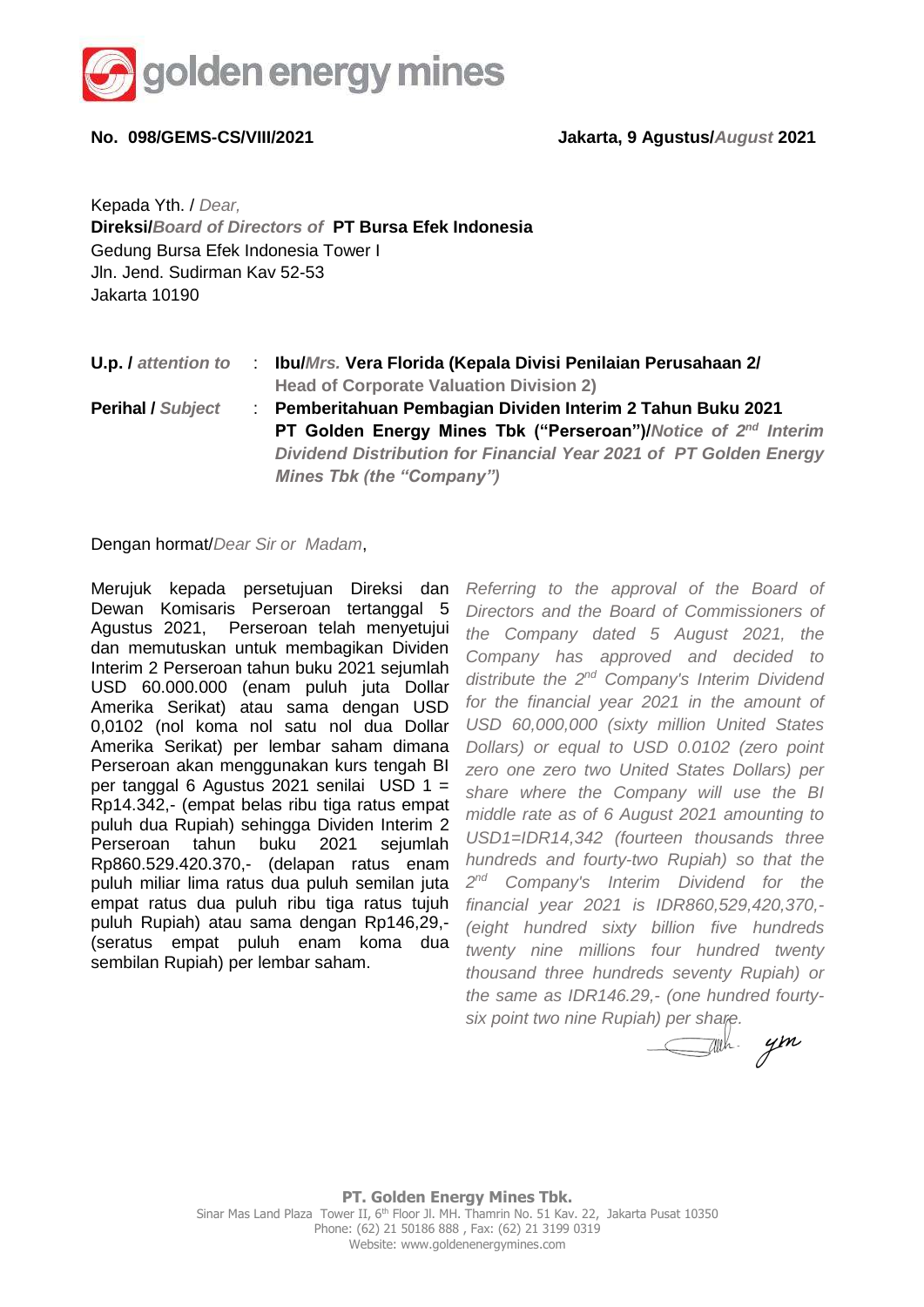

Berikut adalah informasi mengenai jadwal dan *The following is information regarding the*  tata cara pembagian Dividen Interim 2 *schedule and procedures for distributing the*  Perseroan:

*2 nd Company's Interim Dividend :*

# **A. Jadwal Pembagian Dividen Interim 2 tahun buku 2021**

Dividen Interim Tahun Buku 2021 sebesar USD 0,0102 (setara dengan Rp146,29) per lembar saham.

### A. Schedule of 2<sup>nd</sup> Interim Dividend *Distribution for the financial year 2021*

*The Interim Dividend for Financial Year 2021 is USD 0.0102 (equivalent to Rp146,29) per share.*

| No. | <b>Kegiatan/Activities</b>                                                                                                 | <b>Tanggal/Date</b>       |
|-----|----------------------------------------------------------------------------------------------------------------------------|---------------------------|
| 1.  | Cum Dividen Interim di Pasar Reguler dan Negosiasi/<br>Cum Interim Dividends at the Regular and Negotiation<br>Market      | 16 Agustus/August<br>2021 |
| 2.  | Ex Dividen Interim di Pasar Reguler dan Negosiasi/Ex<br>Interim Dividends at the Regular and Negotiation<br>Market         | 18 Agustus/August<br>2021 |
| 3.  | Cum Dividen Interim di Pasar Tunai/Cum Interim<br><b>Dividend at Cash Market</b>                                           | 19 Agustus/August<br>2021 |
| 4.  | Ex Dividen Interim di Pasar Tunai/Ex Interim Dividends<br>at the Cash Market                                               | 20 Agustus/August<br>2021 |
| 5.  | Recording date yang berhak atas Dividen Interim<br>(DPS)/Recording Date who has a right of the Interim<br><b>Dividends</b> | 19 Agustus/August<br>2021 |
| 6.  | Pembayaran Dividen Interim/Interim Dividend Payment                                                                        | 31 Agustus/August<br>2021 |

#### **B. Tata Cara Pembagian Dividen Interim 2** *B. Procedure for Interim Dividend 2* **tahun buku 2021**

- 1. Dividen Interim akan dibagikan kepada Pemegang Saham yang namanya tercatat dalam Daftar Pemegang Saham Perseroan pada tanggal 19 Agustus 2021 sampai dengan pukul 16.00 WIB.
- melakukan konversi saham-sahamnya (saham yang dicatatkan dalam penitipan kolektif pada PT Kustodian Sentral Efek Indonesia atau KSEI), dividen akan dikreditkan ke dalam rekening Perusahaan Efek atau Bank Kustodian dimana Pemegang Saham membuka rekening efek. Konfirmasi tertulis mengenai hasil pendistribusian Dividen Interim akan disampaikan oleh KSEI kepada Perusahaan Efek dan/atau Bank Kustodian. Sedangkan bagi Pemegang

# *Distribution*

- *1. Interim dividends will be distributed to the Shareholders as listed on the Company's Register of shareholders as of 19 August 2021, 16.00 WIB.*
- 2. Bagi Pemegang Saham yang telah *2. For Shareholders who have converted their shares (shares that are registered in collective custody at PT Kustodian Sentral Efek Indonesia or KSEI), dividends will be credited to the account of the Securities Company or Custodian Bank where the Shareholders open a securities account. KSEI will deliver a written confirmation regarding the results of the Interim Dividend distribution to the Securities Company and/or the Custodian Bank. Meanwhile, for Shareholders whose shares are not included in the collective custody of*<br>**Mines Tbk.**<br>*aria No. 51 Yzrange of the collection and min No. 51 Yzrange*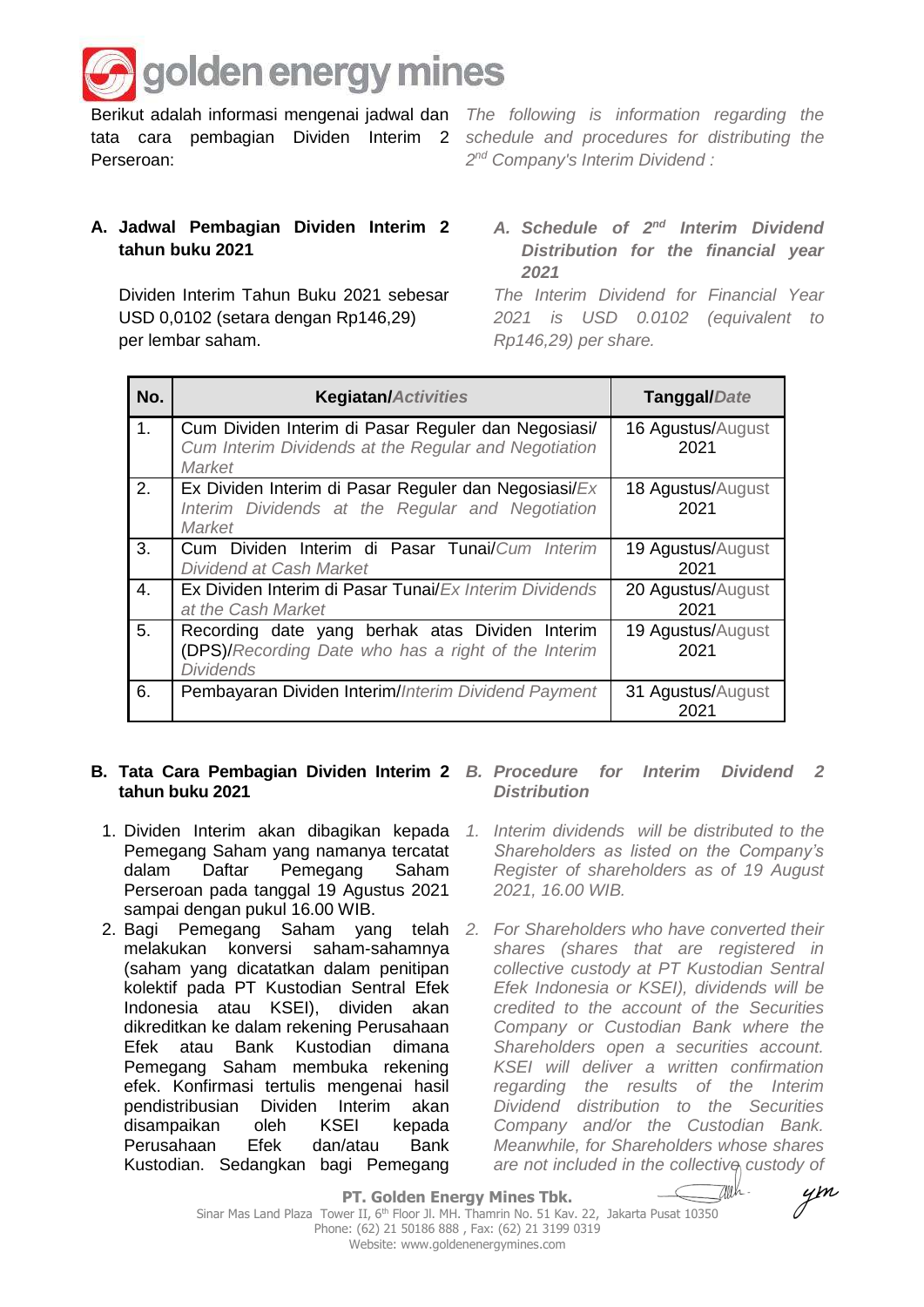

Saham yang sahamnya tidak dimasukkan dalam penitipan kolektif KSEI maka pembayaran Dividen Interim akan ditransfer ke rekening Pemegang Saham.

- 3. Dividen Interim tersebut akan dikenakan pajak sesuai dengan peraturan perundangan perpajakan yang berlaku. Jumlah pajak yang dikenakan akan menjadi tanggungan Pemegang Saham yang bersangkutan serta dipotong dari jumlah Dividen Interim akhir yang menjadi hak Pemegang Saham yang bersangkutan.
- 4. Bagi Pemegang Saham yang merupakan Wajib Pajak Dalam Negeri berbentuk badan hukum yang belum menyampaikan Nomor Pokok Wajib Pajak (NPWP) diminta menyampaikan NPWP kepada KSEI atau PT Sinartama Gunita paling lambat tanggal 19 Agustus 2021 pada pukul 16.00 WIB.
- 5. Bagi Pemegang Saham yang merupakan Wajib Pajak Luar Negeri yang pemotongan pajaknya akan menggunakan tarif berdasarkan Persetujuan Penghindaran Pajak Berganda (P3B) wajib memenuhi persyaratan Peraturan Direktur Jenderal Pajak No. PER-25/PJ/2018 tanggal 21 November 2018 tentang Tata Cara Penerapan P3B dengan menyampaikan Formulir DGT yang telah mendapatkan pengesahan dari pejabat yang berwenang di negara mitra kepada KSEI atau PT Sinartama Gunita paling lambat tanggal 19 Agustus 2021 pada pukul 16.00 WIB. Tanpa adanya dokumen dimaksud, Dividen Interim yang dibayarkan akan dipotong PPh pasal 26 sebesar 20%.

Bersama surat ini Perseroan juga menyampaikan bukti Pemberitahuan Pembagian Dividen Interim 2 Perseroan tahun buku 2021 yang telah dipublikasikan pada *website* Perseroan pada hari Senin, 9 Agustus 2021.

*KSEI, the Interim Dividend payment will be transferred to the Shareholder's account.*

- *3. The Interim Dividend will be taxed in accordance with the applicable tax laws. The amount of tax charged will be borne by the Shareholders concerned and deducted from the final Interim Dividend amount which is the right of the Shareholders concerned.*
- *4. Shareholders who are Domestic Taxpayers in the form of legal entities who have not submitted their Taxpayer Identification Number (NPWP) are requested to submit their NPWP to KSEI or PT Sinartama Gunita no later than 19 August 2021 at 16.00 WIB.*
- *5. Shareholders who are foreign taxpayers whose withholding tax will use tariffs based on the Agreement to Avoid Double Taxation (P3B) must meet the Regulation of the Directorate General of Taxes No. PER-25/PJ/2018 dated 21 November 2018 on the Procedure for the implementation of P3B by submitting the DGT Form duly certified by the competent officer in the country of the counterparty to KSEI or PT Sinartama Gunita no later than 19 August 2021 at 16.00 WIB. In the absence of these documents, the Interim Dividend paid will be deducted according Article 26 Income Tax (PPh) by 20%.*

*In addition, the Company also provides*  evidence of the Notification of the 2<sup>nd</sup> *Company's Interim Dividend Distribution for the financial year 2021 which has been published on the Company's website on* 

*Monday, 9 August 2021.*<br>*Ji*lk. 2000